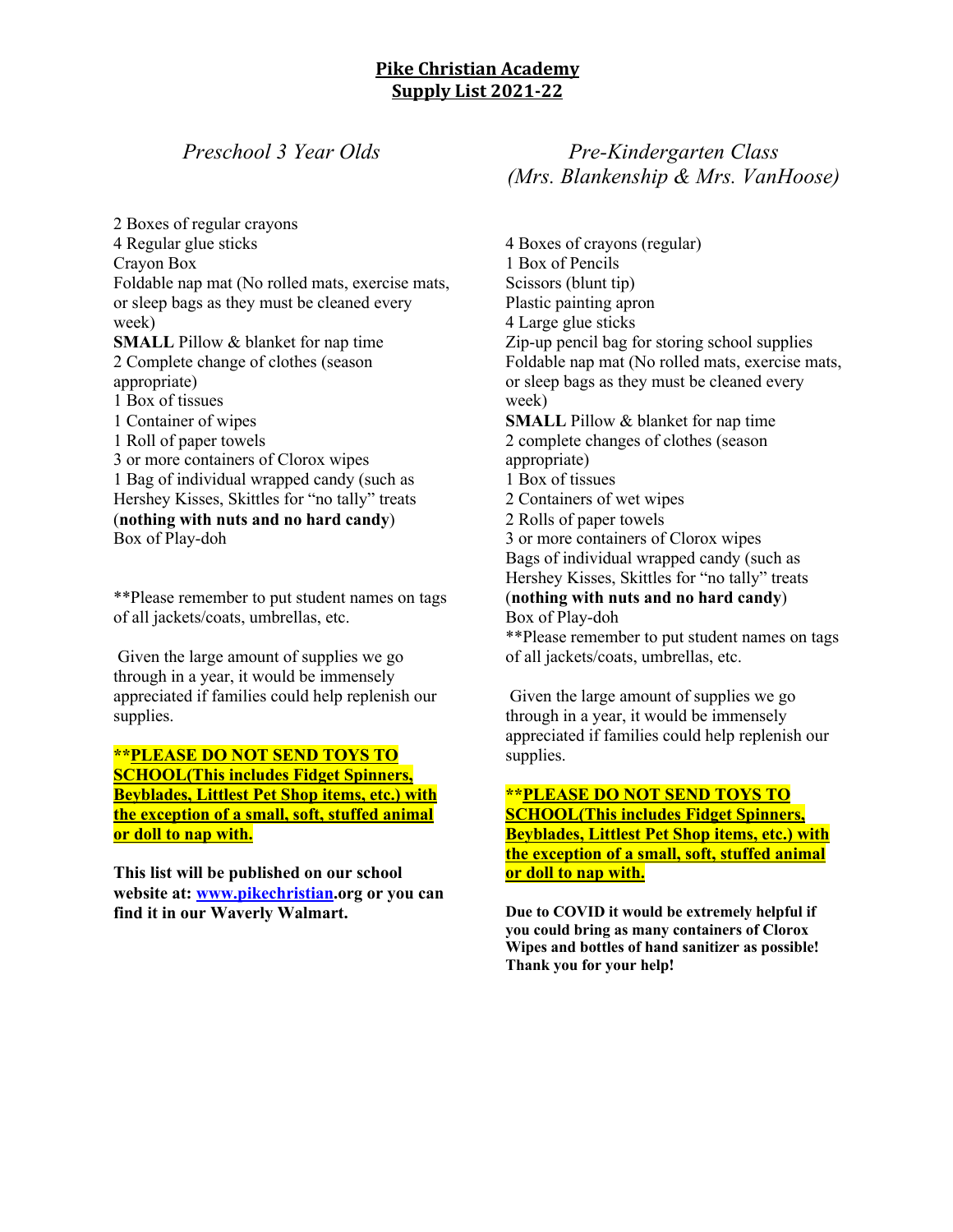### **Pike Christian Academy Supply List 2021-22**

# *Kindergarten (Mrs. Snyder)*

3 Boxes of Crayola crayons 8 pk **Scissors** Pencil box (please no bags) 8"X10" dry erase board w/marker Complete set of clothes (season appropriate with student's name) Clorox wipes Tissues 1 pack of glue sticks 1 pack of #2 pencils Bags of individually wrapped candy for "no tally" treats (**nothing with nuts and no hard candy**)

Classroom has been blessed with: Colored construction paper Glue sticks Paint smocks #2 pencils

#### **\*\*PLEASE DO NOT SEND TOYS TO SCHOOL(This includes Fidget Spinners, Beyblades, Littlest Pet Shop items, etc.).**

\*\*Please remember to put student names on tags of all jackets/coats, umbrellas, etc.

Given the large amount of supplies we go through in a year, it would be immensely appreciated if families could help replenish our supplies.

This list will be published on our school website at: www.pikechristian.org or you can find it in our Waverly Walmart.

## *1st Grade (Mrs. Johnson)*

2 Boxes of crayons (24 pack) **Scissors** 1 Box of sandwich bags 1 Bottle of Tacky Glue (not Elmer's) 2 Glue sticks Pencils (Yellow #2 only) Doodle pad Set of watercolors Paint shirt/smock (Marked with student's name) Complete set of clothes (season appropriate with student's name) Pencil box Paper towels Tissues Wet wipes Clorox wipes Bags of individually wrapped candy for "no tally" treats (**nothing with nuts and no hard candy, suckers are okay**)

\$5.00 (optional) to get snacks.

#### **\*\*PLEASE DO NOT SEND TOYS TO SCHOOL(This includes Fidget Spinners, Beyblades, Littlest Pet Shop items, etc.).**

\*\*Please remember to put student names on tags of all jackets/coats, umbrellas, etc.

Given the large amount of supplies we go through in a year, it would be immensely appreciated if families could help replenish our supplies.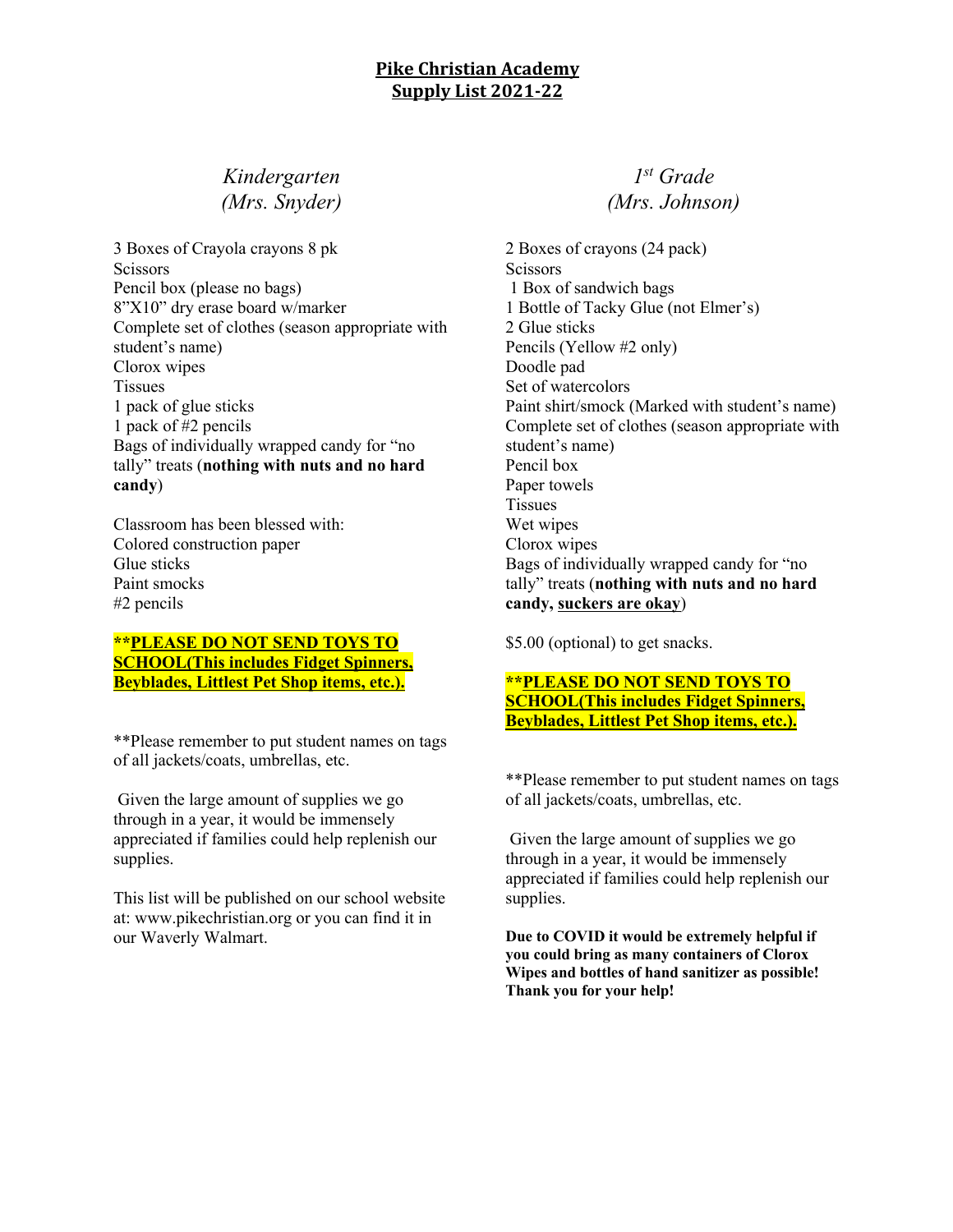# *2nd Grade (Mrs. Cottrill)*

KJV Bible 1 Box of crayons (24 pack) Magnetic White Board (Individual size) Thin-tip dry-erase markers (black or blue) 1 Pack of eraser tips (no fancy ones please) 2 Glue sticks **Scissors** Doodle pad 24 Pencils Zippered pouch pencil holder Set of watercolors Tacky Glue (not Elmer's) 1 Pack of colored pencils Paint shirt/smock (Marked with student's name) 2 Packs of loose-leaf notebook paper (wide) Clorox wipes Ziploc bags **(Boys bring one box of gallon size and girls bring one box of quart size bags)** 2 Boxes of tissues Paper towels 2 Packs of baby wipes 1 Large bag of individually wrapped candy for "no tally" **(nothing with nuts and no hard candy**)

#### **\*\*PLEASE DO NOT SEND TOYS TO SCHOOL(This includes Fidget Spinners, Beyblades, Littlest Pet Shop items, etc.).**

\*\*Please remember to put student names on tags of all jackets/coats, umbrellas, etc.

Given the large amount of supplies we go through in a year, it would be immensely appreciated if families could help replenish our supplies.

This list will be published on our school website at: www.pikechristian.org or you can find it in our Waverly Walmart.

*3rd Grade (Mrs. Bowles)*

KJV Bible Earbuds or Headphones 24 Pencils Erasers Colored pencils White Board (individual size) Dry erase markers **Scissors** Washable Markers 2 Glue Sticks Pencil box (for art supplies) 2 Packages of wide-ruled notebook filler paper 2 Boxes of tissues 1 Roll of paper towels 1 Clorox cleaning wipes 2 Large bags of individually wrapped candy for "no tally" treats (**nothing with nuts).**

#### **\*\*PLEASE DO NOT SEND TOYS TO SCHOOL(This includes Fidget Spinners, Beyblades, Littlest Pet Shop items, etc.).**

\*\*Please remember to put student names on tags of all jackets/coats, umbrellas, etc.

Given the large amount of supplies we go through in a year, it would be immensely appreciated if families could help replenish our supplies.